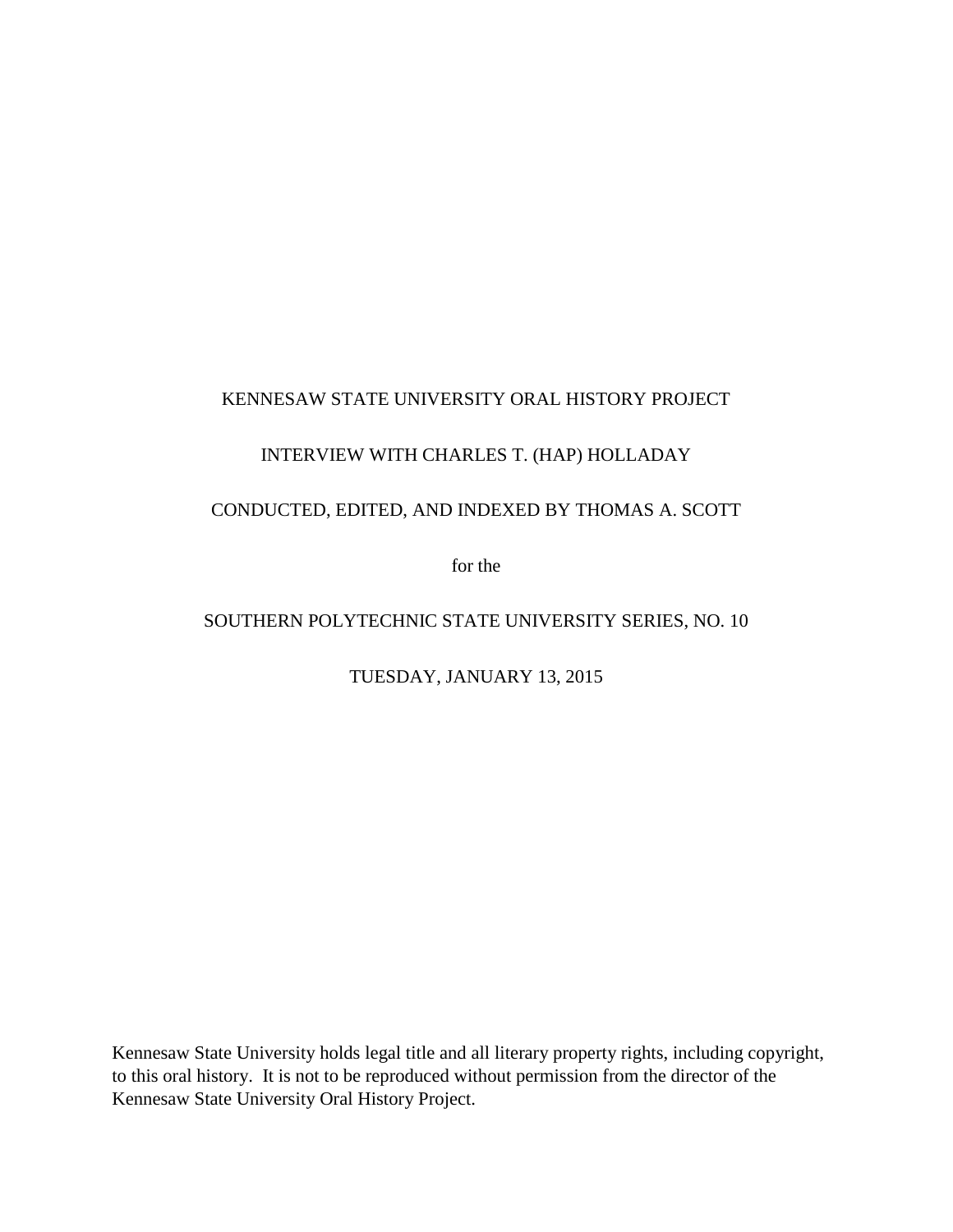Kennesaw State University Oral History Project Southern Polytechnic State University Series, No.10 Interview with Charles T. (Hap) Holladay Conducted, edited, and indexed by Thomas A. Scott Tuesday, January 13, 2015 Location: Telephone interview

- TS: The interview today is over the telephone with Charles T. Holladay. He goes by Hap, and in 1948 he became a charter faculty member of Southern Technical Institute. After a leave of absence for military duty during the Korean War era, he returned to Southern Tech as department chair of the Civil Engineering Technology Department from 1951 until 1982. Mr. Holladay, why don't you begin by talking about your background? I think I saw where you got a bachelor's degree from Tennessee Tech, if I'm not mistaken.
- CH: Yes, correct.
- TS: Could you talk about your background and how you got into civil engineering?
- CH: Well, in school at that time they had general engineering. Most of it was civil. There was a lot of surveying and that sort of thing in it. After I got out of college, I went to work for the Tennessee Valley Authority, TVA, in the Maps and Surveys Division. We were out doing various and sundry surveys where I got a lot more engineering knowledge on the job than I had in the school, of course. TVA was building dams, and we were on the survey crew for them. One day it was six inches of snow on the ground, and it never got above freezing all day long. Our boss said, "What are you guys doing sitting around the office here? Go out and go to work." We went out and took cross sections all day long up and down the sides of a large hill or mountain, whatever you want to call it. When I got in that night, I started looking at my *Engineering News-Record* magazine to find out who had what to get out of this kind of work.

I answered an advertisement for teachers. I never had been a teacher, but I had been to enough school. I answered that and finally ended up with Georgia Tech. Georgia Tech was setting up a new division. They called it The Technical Institute. It was a two-year program. I ended up in it. I actually had never had a civil program written about what you do. So I had to design one that I thought would [cover] what surveying I had done. Then that materialized into a more elaborate [course] on construction and so forth as well as surveying. We had what they called a civil engineering technology two-year program. This was right after World War II, and a lot of these guys were coming back from the military and going back to school. Some of them didn't want to go four years to college, so we put together courses for them. We had elementary surveying, route surveying, topographic surveying, and construction surveying, all those courses. We did that, and I was the department head there because I was the only guy in the beginning in charge of it. That's the way I got into teaching, and we were on the faculty of Georgia Tech.

Later on we got Bob Hays, who was in the English Department. He kept agitating for us to get away from Georgia Tech and be on our own. We finally split off [in 1980]. They called it The Technical Institute [in 1948]. Later on [in 1949] the name was changed to Southern Technical Institute or Southern Tech. It was a few years before we set up a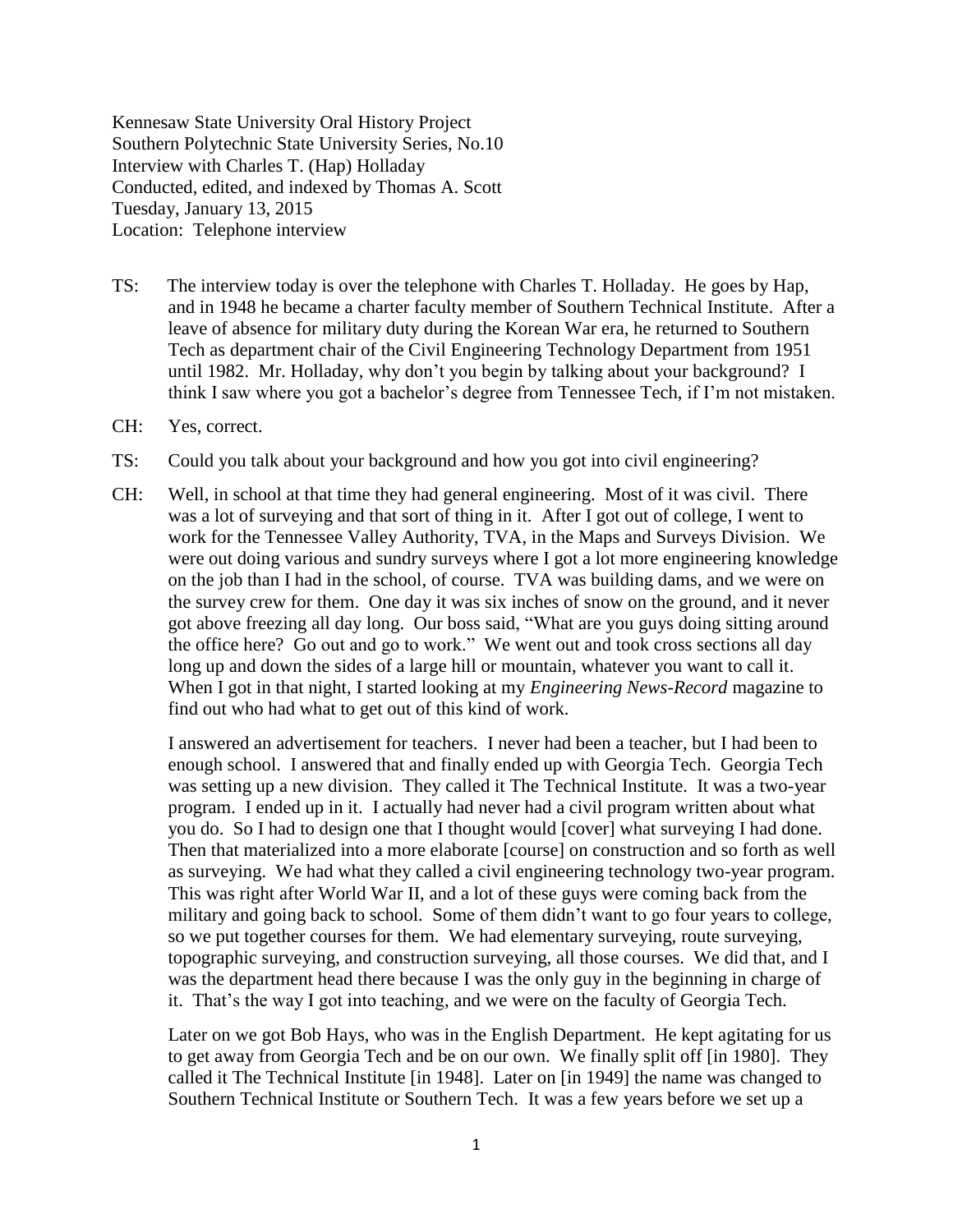four-year program [in 1970], and then I stayed there until I retired. Then I was working on the side with a company that had airplanes, doing area mapping. I set up a course in photogrammetry. That's what we were doing working outside with weather folks. We made maps from aerial photography that we took. We were corrected. You got ground control to correct it to a good scale, and we ended up with a course in photogrammetry. At that time I think there was one other course, and it was in a place called Stout up in [Ohio]. They had a course in it, and the only textbook in that was just a little brief text. So we went from that. Along with that job I was doing sales work to engineers. Anytime you have a construction project, you have to have a map plot. So we were using that kind of photogrammetry as a map use for engineers. So that's the way I got into photogrammetry. Other than that, I retired from Southern Tech . . .

- TS: Was it 1982 that you retired?
- CH: I worked there thirty-six years. I went there in 1948, so let's see, 1984, maybe. I don't remember exactly. [Editor's note: The student newspaper, *The Sting*, carried a story about his retirement in the 12 October 1984 issue.]
- TS: Thirty-six years would be 1984. I noticed that you were department chair until 1982, so were there a few years that you were just on the faculty after you were department chair?
- CH: No, I was department head the whole time. I take that back. I was getting ready to retire, and I turned it over to another fellow. What was his name?
- TS: Was it Robert Myatt?
- CH: Yes, Bob Myatt, I had hired him. Later when a position in the architectural program became vacant, he took that, so he would be that department head.
- TS: I have you down as chair from '51 to '82, and then Robert Myatt from '82 to '84, and then Dave Hornbeck.
- CH: You're right. That's when I retired. Bob Myatt took it over, yes. He was head of the Architectural Division.
- TS: I noticed that civil engineering and architecture got merged together into one Civil and Architectural Engineering Department in 1982.
- CH: It really didn't [work]; they were two separate divisions.
- TS: So in 1984 it reverted to the Civil Engineering Technology Department again with Dr. David Hornbeck as chairman from 1984 to 1989.
- CH: Who was the guy that was there, before Dave Hornbeck? I wanted him to take it over, and he didn't want it. I turned it over to him, and he gave it back to Dave.
- TS: I have Boyce Tate after Hornbeck from 1989 to 1996.
- CH: That was probably after I left. Really, I have not kept up with those people
- TS: Tell me about Lawrence V. Johnson.
- CH: Yes, it was L. V. Johnson. We all called him L. V.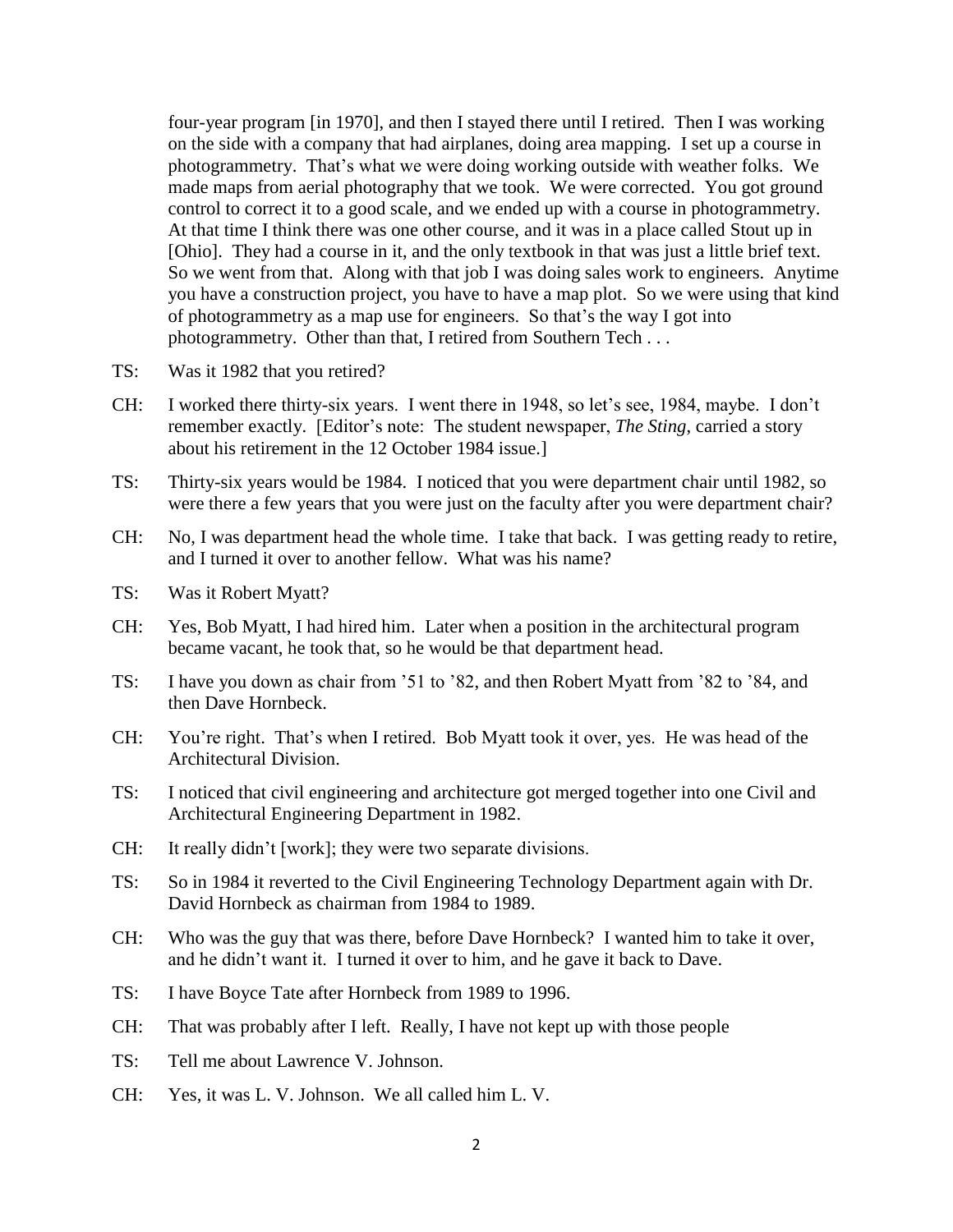- TS: Tell me about him.
- CH: Well, he was in the Physics Department at Georgia Tech when they decided to set up what they called The Technical Institute for us. They made him the director, and without him we would have fallen flat on our faces because he knew everybody at Georgia Tech. When you needed something, he could scratch around somewhere and get it. He was very good. We did a lot of sales also. We would go to high schools and give a little program about what we were teaching and all. He was good at that. He also was a good manager, and he got things done. A funny story about him is he and George Carroll, who was in the English Department, and George Crawford, who was the head of Physics, were riding in the car. L. V. was driving. After World War II some new cars came out, and one of them was a Hudson. A truck stopped right in front of him, and there was a filling station there. He drove right through the filling station and around to the front of the truck and kept going. They just about wet their pants, I think. Anyhow . . .
- TS: So he keeps driving.
- CH: Yes, he just kept going. While we were here we were heading to Athens to the University of Georgia. We had some conference or meeting or something. He was a gogetter. If he told you he was going to do something for you or he wanted you to do it for him, he meant for it to be done. And it got done. I've got a bunch of names that I've written down here that were on the faculty at about the time we started it. Do you want to hear them?
- TS: Sure.
- CH: Okay. They're not going to be in any order particularly, but there's L. V, Johnson, who was the director. George Carroll was the head of the English Department. George Crawford was head of the Physics Department. [C. V.] Cy Maddox was head of the Math Department. C. R. Orvold was head of the Architectural Department. [L. Y.] Loy Bryant taught English, and he was one of the deans [and registrar]. Bryant was the head of the social department, and that was the people that taught English and social studies. [F. Z.] Floyd Geeslin was manager of our cafeteria. Frank Johnson was head of the Industrial Department. [E. J.] Eddie Muller was head of the Drawing [Department].
- TS: Tell me a little about some of those guys. Did you all get along well together?
- CH: We worked fine, yes. We sure did. There was no bickering except once in a while you would want something, and the other guy would want something else, and we had to work that out between us. But most of the time Mr. Johnson, or L. V., kept his finger on everything. We also had a Buildings and Grounds guy [J. M. Davis], and he took care of the building that we were in. I guess you know about the buildings that we were in at the Naval Air Station in Atlanta.
- TS: Right, I want you to tell me about that. The facilities weren't the greatest in the world, I guess.
- CH: Well, [De Kalb] County had a municipal airport [now known as De Kalb Peachtree Airport] out there in Chamblee, Georgia [that was leased by the Atlanta Naval Air Station from 1943 to 1959]. We took over an administration building and [maybe] four of the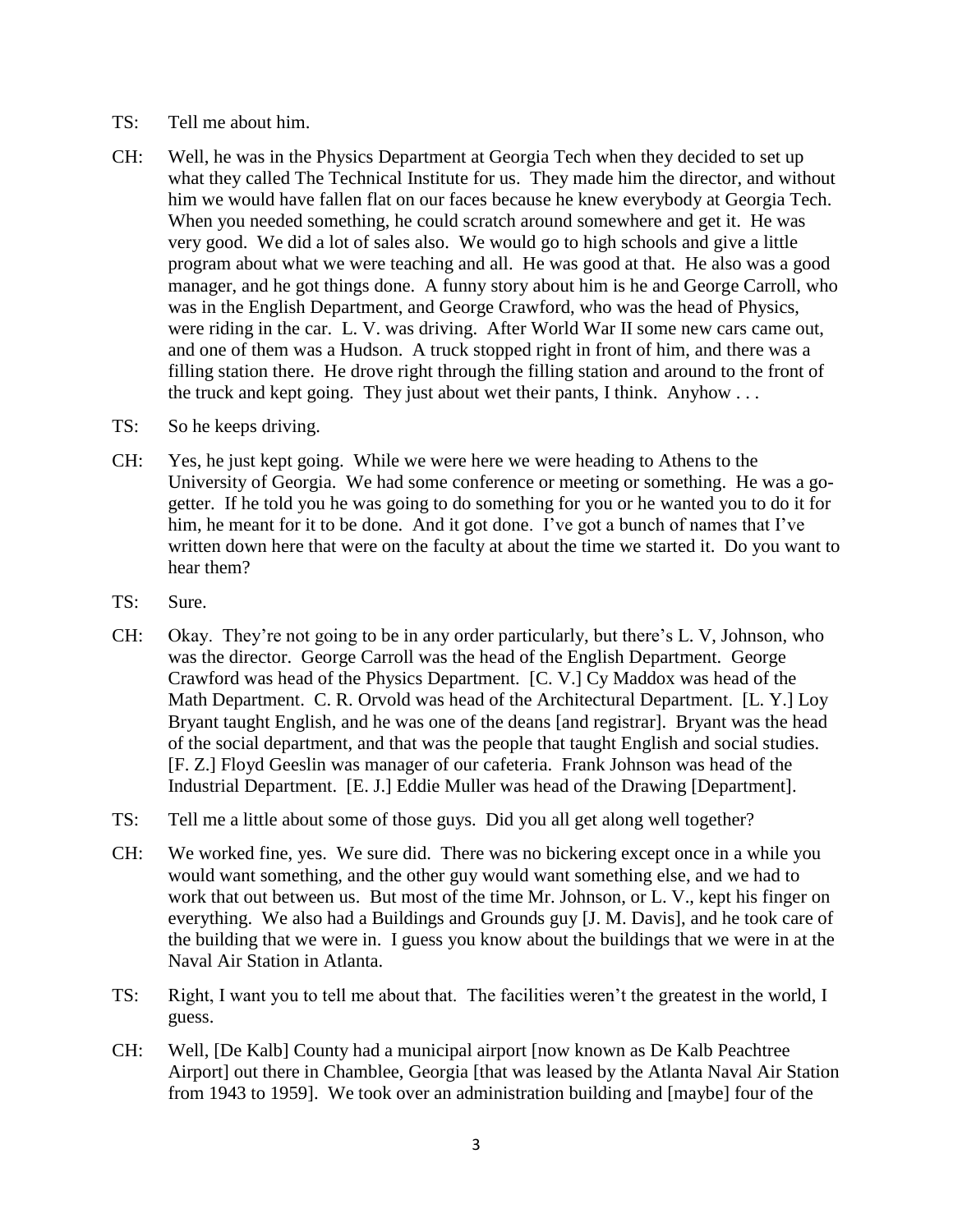buildings that had been other ancillary buildings with the Naval Air Station. They still kept it going, so we built a fence around us and them. My guys in surveying laid that out for them. In those days you did everything. We didn't even have a secretary to make out tests for us. You typed them up, doing the figures or whatever it was going to be. Then you took it to a copy machine.

- TS: Like a mimeograph machine?
- CH: Well, it was the one before that [a spirit duplicator or Ditto machine]. Where were we? In Chamblee from time to time during the day you couldn't even teach or talk because there would be airplanes taking off or landing [at the Atlanta Naval Air Station]. You had to wait for them to get gone before we could ever go on with what we were doing.
- TS: Did your fence circle the school or did the fence divide you from the airport?
- CH: The fence divided us from there. The airport was its own, and we were on our own. There wasn't even a gate between the two.
- TS: You were talking about the facilities. The walls weren't insulated were they? They were pretty paper thin, weren't they?
- CH: If you've ever been in one of these old army installations, they weren't insulated. You're correct there. The ones that we were teaching in, they modified them. They had been barracks for people that were at the Naval Air Station. Our Buildings and Grounds supervisor [J. M. Davis] put up the fence and all of that. If you needed anything done, he took care of it. Many buildings had to be modified. They just took out the walls for partitions and put in a bigger rooms and made classrooms out of them.
- TS: Were the floors strong enough for all the lab equipment that you had?
- CH: We didn't have a lot of lab equipment. In the very beginning, usually a civil program had a testing machine and that sort of thing, but we didn't have those. We got some surplus stuff that was somewhat about what you could do for testing—mostly concrete cylinders that you mixed up and set for fourteen days and checked it out for strength and that sort of thing. But Bob Myatt was the one that more or less handled that. We surveyed around the campus. We had put in a line of pins for us for teaching surveying.
- TS: How big was the campus? How many acres did you have?
- CH: Probably not more than about five or six.
- TS: Okay, it wasn't very big then.
- CH: No. We did have two buildings that were actually outside the fence. They had been barracks, and we made them dormitories for the students.
- TS: I see. Oh, I didn't know anybody was actually living on campus.
- CH: Yes. After World War II a lot of the veterans came home. That's who we were serving, those people. We had one building that was for married students. They had men in there. There was only girl in the school. They had it all written up in the newspaper and all about a girl. At that time I don't think Georgia Tech even had girls.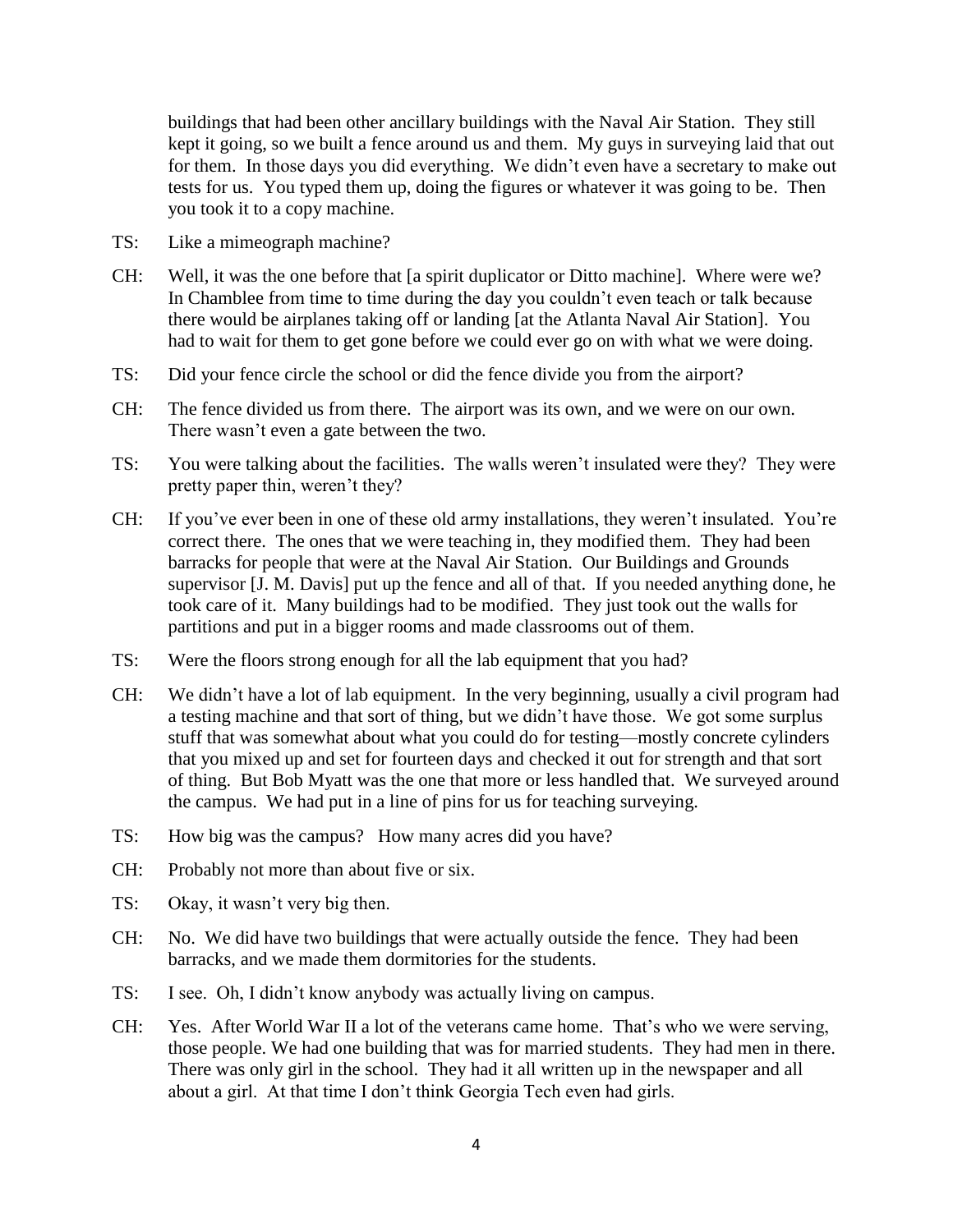TS: Is that right?

CH: That's right.

- TS: Was she in any of your classes?
- CH: She was in the architectural. In those days they called it Building Construction. She was in that department.
- TS: So she never took any of your classes then, I guess?
- CH: Yes, all the people in building construction took elementary surveying. If you're building a building, you've got to lay it out so it's square. I set up just one lab a week and one lecture a week for a quarter for them only. For the civil program I had threehour labs a week and three hours of lecture a week. There was an industrial department that Frank Johnson [headed], who had come to us from one of the mills in North Carolina.
- TS: Tell me a little bit about your relationship with Georgia Tech. I know it's 1980 before you formally split away, but I have the feeling that maybe all along there was some tension between Southern Tech and Georgia Tech. Could you talk a little bit about that?
- CH: I didn't have any tension. I got along with people down in the civil engineering department [at Georgia Tech], and they were the same staff. I'd go down there and talk to Professor [James H.] Lucas. The students called him Filthy Lucas because he never had a tie on and walked around in shoes that were just like house shoes. The other people, George [F.] Sowers and Charles Mann, a lot of those guys, all they'd do was they would beg. They set up the program, laid out the courses, a summary of what you would be covering for each course. We got along with them fine. Now, maybe somebody else didn't, but they were a big help to me. I'd been out in the field as a surveyor, so I pretty well knew what I needed to know and put my programs accordingly.

We had one course in what you call heavy construction. That's with bulldozers, and stuff like that. We had a three-hour course and one lab with it where I took everybody to a field place where something was going on. At that time they were building the Buford Dam. We'd go up there and watch them, and when they came back they'd write a report on what they found out. Or we'd go all the way over into South Carolina for I don't even remember what now. That [took] all day to get there and back. But we had field trips to various construction sites. Atlanta at the time was growing in leaps and bounds, and we could just about go to anywhere we wanted to and see something being built.

Later on somebody had an accident. They'd go in their own cars. They'd have a carload. Somebody had an accident, and the insurance company was about to eat us alive, so we did cut back on those field trips. Then we showed movies. In those days I had movies of building the Hoover Dam and some of the construction on the San Francisco Bridge. Somebody had a faculty facility where they had it all in one place. I could [find one] on bridge building or dam construction or whatever. They got some experience of actually seeing what was going on.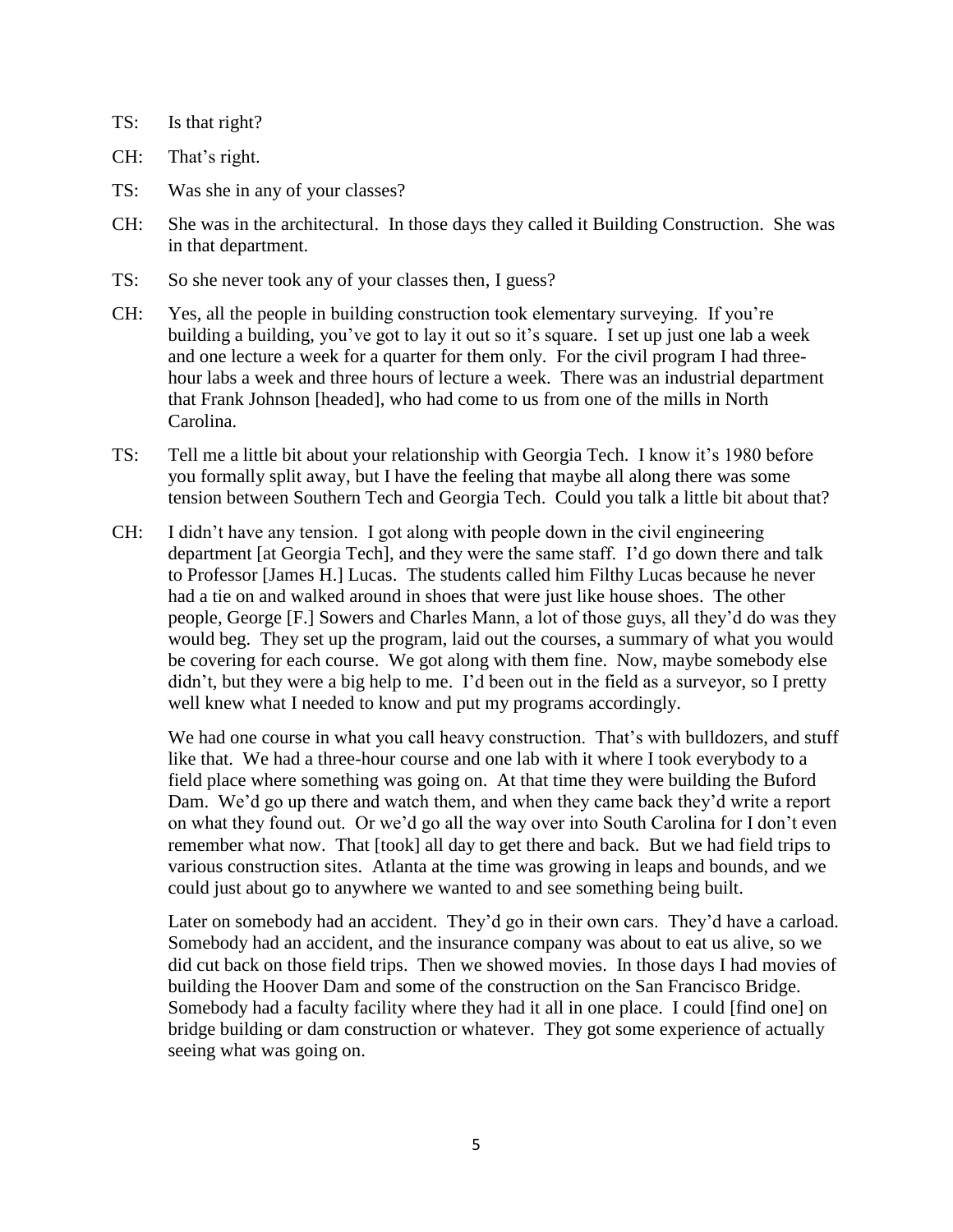We had five faculty [in the department] that I got along very well with. Once every so often we'd have a faculty party. At that time some of the kids were not old enough to drink, but anyhow we had beer with that. We just all got along very well.

- TS: Most of the students were veterans, I guess, weren't they?
- CH: Right. They were in the beginning. Then after about three or four years we started getting some guys just out of high school. We had people like Bob Hays in particular who would go out from time to time to the high schools and talk about the programs and the school and try to get the high school kids to come to us instead of somewhere else. Some of them, of course, would never go any farther than high school, but we got the ones that wanted to go on. We started out in Chamblee at that Naval Air Station, and then De Kalb County decided they wanted to expand the airport and get us out. So Cobb County wanted a college, and they gave us the land that Southern Tech is on today. I'm trying to remember, something like 100-and some odd acres if I'm not mistaken. That was when they were building it, and we had my guys doing the surveying, the streets and all, the campus streets.
- TS: Oh, your students did that?
- CH: Yes. Bob Hays' father bought a big chunk of land around Oglethorpe University, and he needed it surveyed. I did try to do practical work, so [the students] would know what to do when they got out in the field. We surveyed that parcel. Then one or two of the guys had built houses out around near the campus. We'd go out over there and survey those lots for them. I built a house, and they helped me survey my property for that.
- TS: Right. What did you think about the move to Marietta from Chamblee? Were you happy to move?
- CH: Yes, yes. We were very pleased to have something—see we were in those old surplus buildings of the Naval Air Station, and we got new buildings, built from scratch, and two guys were architects, and I can't remember their names now, but they were in business, and they had a contract to do the campus and do the buildings and all. We were very close with them. They would supervise us. So that was our first buildings. The administration building, a classroom building we called it, another building that was mechanical, and then civil and architectural. That was about all the buildings we had. Then we added on from time to time as we got more students. For a while there it was almost push and you go because we weren't getting too many students. Nobody knew anything about us for a while there.
- TS: Are you talking about in Chamblee or in Marietta?
- CH: Well, in Chamblee. L. V. went down to Georgia Tech and talked to them about keeping us open. That was after we started losing veterans. Half of our student body had shrunk, so we had to try to get people from high school. Carroll and Crawford and Orvold we'd all go out to the high schools, and we'd see these counselors at the high school, trying to get the kids to go somewhere of quality. We'd go in to meet with them, and then they'd let us come in and make a presentation about our school in their classes. So that's when we started getting built back up from the veterans.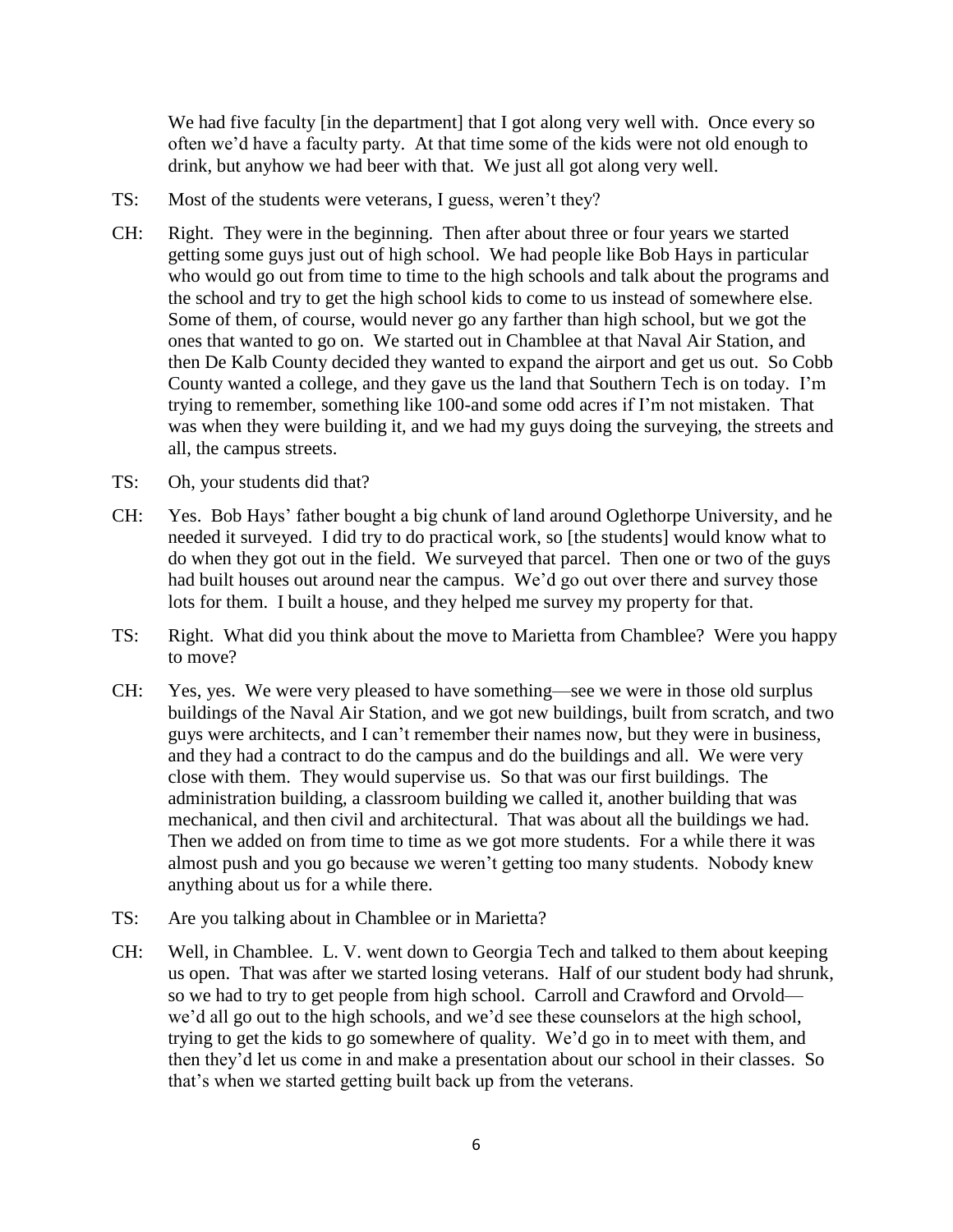- TS: Right. Tell me about the growth of the civil engineering technology program. You started out doing certificates, then you go to associate degrees, then you go to bachelor's degrees. Why don't you talk about how that program grew and evolved over the years?
- CH: Well, at the time that the federal highway department designed the interstates and all, the reason we really moved quickly was because they had that program. I already had set up a co-op program with the Georgia Highway Department, where a student would come to school for two quarters, and then they'd go out and work a quarter, and then alternate until they finished their school program. The coordinator between the Georgia Highway Department and us would come out, and he sent students to us. At one time the civil department was bigger than any of the others. Later on, of course, the electrical took over. They had a lot more students than the rest of us did. But at one time the civil program [sent] fifteen guys to the Georgia DOT, working on those interstate highways.

It was very far-sighted, you might say. The roads had been just two-lane highways. They had already drawn up plans for four-laning back roads before the interstate system ever came into existence. The program furnished most of the people that eventually became department heads in the DOT. We had a lot more than Georgia Tech had. One time I remember driving through South Georgia for something, and I heard a horn blowing and lights flashing right behind me. I pulled over, and it was one of our students. He was working on a project down there with the DOT. He saw me driving down the road, and he turned around in his truck and came back and chatted with me for a few minutes. We had a pretty good relationship with our students.

- TS: Did you get very many students from outside the Atlanta area that came to Southern Tech?
- CH: Yes. There were people like George Carroll and L. V. and our assistant director who went out all over the State of Georgia. One of the guys in our first class was from Savannah. We had people from down there all over South Georgia places. These people would go to the high schools and make presentations because a lot of our students were just by sales, talking to the counselors, and they were feeding people to us. As far as I know, we never had any animosity between us and Georgia Tech. Every once in a while when I could go down there, and I'd say, "How about we have a piece of equipment?" And if they had an old one, and they were giving it away or something, I'd get it. In those days they had war surplus places—in Forest Park I think it was. L. V. would go out there, and he'd come back with whatever he could find that he thought we could use. We got a lot of our equipment that way.
- TS: Well, they had a lot of World War II machine tools stored in the Bell Aircraft plant in Marietta before Lockheed came in.
- CH: Right. But now we did not have that available to us at the time though. They called it the Bell Bomber plant then. Later on when World War II comes along, they opened that back up and started it as Lockheed.
- TS: Right, yes, with the Korean War.
- CH: Yes, you're right, the Korean War. I was thinking about World War II because I was in that.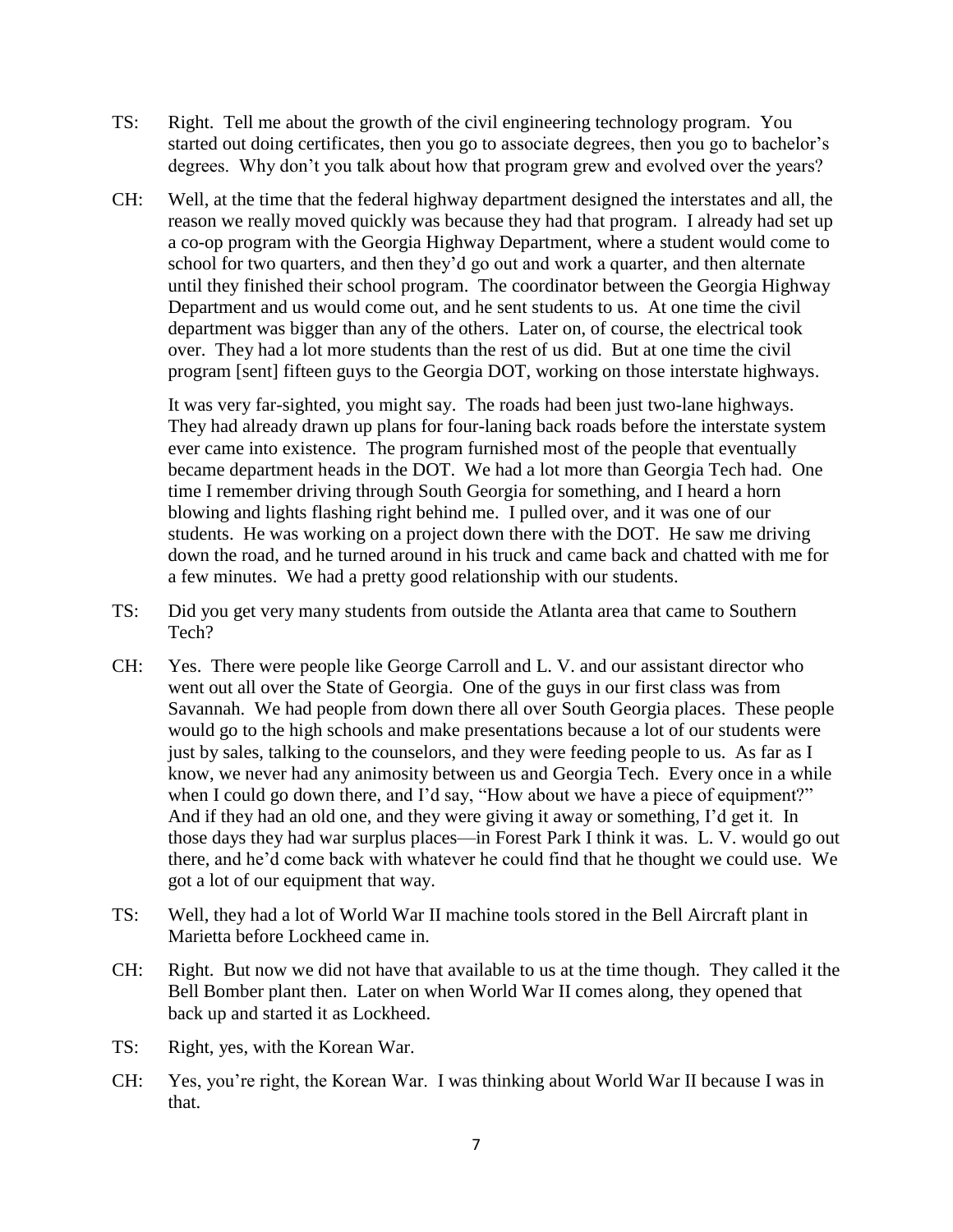- TS: Right. Was it a big deal when you got a four-year program at Southern Tech when you went from two-year to four-year degrees?
- CH: Well, not particularly. I think Bob Hays had pushed that more than anybody else. We had to do it over night almost. We took the courses that I was teaching and cut maybe from a six-hour credit course to a four-hour or something like that, and we made some courses out of that. In my department all I was teaching was how to go out and do surveying and construction work. We had to add core courses of a higher nature. We just worked into it. If I'm not mistaken the industrial was the first one to convert. We all went at one time, but the industrial did it more quickly than some of the rest of us. We had to rewrite core courses and things that usually come into a four-year program instead of two. We still had the two-year program. We had very little in the way of people courses, economics and so on. We were basically [preparing students] to have a skill you can take right out into a job. That was the beginning of the two-year program.
- TS: So you didn't have any trouble placing your students in the work force did you?
- CH: Not in my division—I don't know quite about the others, but in my division the Georgia DOT would take them if nobody else would. I had a good relationship. At one time I had about two hundred guys that were co-ops with the Georgia DOT. One group of them was going through school this quarter while the other one was out working and then vice versa—they swapped quarters. At one time the Georgia DOT didn't know how to do a spiral curve on the highway. The guys came in bragging about, "Well, we had to show them how to do one"—because I had already taught it to them. Of course, then I'm sure the other departments were making the same thing. I had a good relationship with the DOT. I could walk in down there, and everybody would say hello and help me for anything I needed.
- TS: That's great.
- CH: They took our graduates right off the bat.
- TS: That's good. Tell me about Hoyt McClure. I know he was there for a long time. Don't know a whole lot about him though.
- CH: Well, he was in the industrial department. I don't know where he came from in industry, but I'm sure he was in someplace working. One day L. V. came and said, "Hap, I want you to come down and talk to somebody." I went down there, and he said, "I'm going back to Georgia Tech, and here's going to be your new boss." It was Hoyt McClure. He was very good. We had picnics occasionally, at least once a quarter there for a while, but when we got to Marietta we didn't do much of that. But we were a close-knit group of people. If one department needed something, and you could furnish it, they got it. Hoyt had a background in industrial, and as far as I know he did a good job. I know one guy that worked for him was running a mill on the side up in North Georgia in Rossville. He had a cotton mill up there, and Hoyt hired him. He was a good guy. He had two girls, and we would see them at the picnics and stuff like that, and he would know everybody, not just the industrial. As far as I know nobody would fuss about him. He knew what was going on. He had his finger on everything.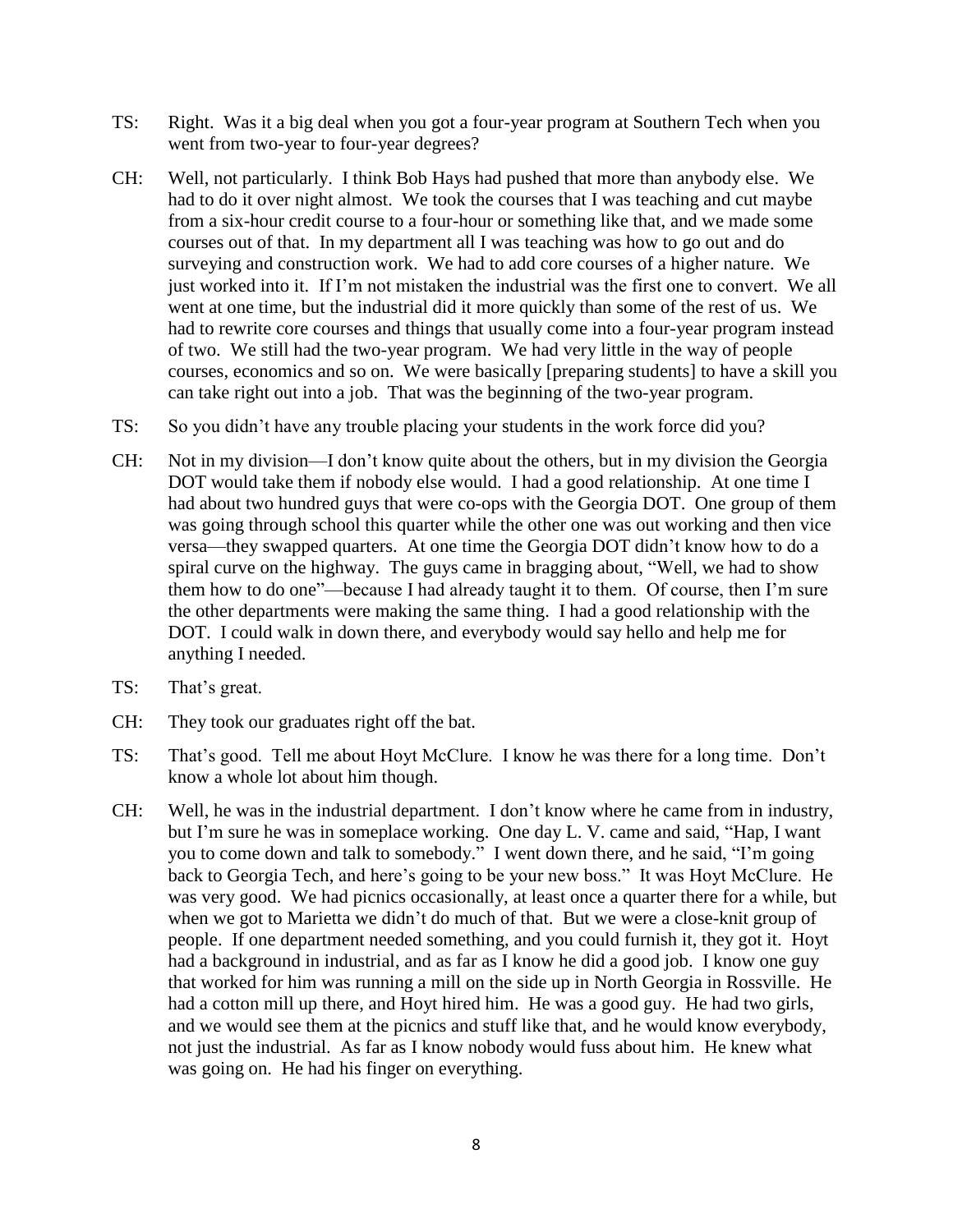- TS: Do you remember the integration of Southern Tech when you started getting some black students to go to school there?
- CH: I never had one.
- TS: Really?
- CH: Yes. Some of the others, but nobody seemed to want to be a surveyor that was black. The first integration was our first girl. I never did have many blacks. There weren't many in Cobb County.
- TS: There still weren't a lot in 1982?
- CH: No, we didn't have too many.
- TS: So it wasn't that big a deal on campus when a few black students started showing up there?
- CH: I don't know of anything like that. We were up in Marietta by then, and I just never really saw very many of them.
- TS: I think the first black student [in 1964] was named Willie Hope, and he was in electrical engineering technology. [He received an associate degree in 1967].
- CH: See, they were in a different building completely, and we didn't have any black ones in Chamblee.
- TS: No, there weren't any down there. It was in 1964. Of course, there are not a whole lot of female students on campus even today [1303 of 6202 students (21 percent) in fall 2012, according to the *SPSU Fact Book 2012-13*]. But I guess even less while you were there.
- CH: Well, there's that one girl, and she was in my department. I think in the industrial they had several girls, but she was the only girl that I ever had in classes.
- TS: Did they fit in all right?
- CH: Yes, she cussed worse than a sailor. I had survey parties all the way around the campus. I had them doing something, and I walked around between there, pointing out what to do and what not to do and all. One time I was standing there, and somebody said something to her. She let forth the cuss words of a sailor, talking back at him. She showed him up real quick. I don't know about the industrial or other people, but that was my reaction to her in shock because she threw some words back at that boy about something, I don't know what now. She let him have it.
- TS: All right. So let's see, you spent 34 years at Southern Tech is that right?
- CH: Thirty-six. I say 36, but that includes Korea. I was in the reserves, so I [was called up]. [While I was gone someone who] had had some surveying took over the elementary surveying. When I got back, they had them piled up, all the advanced courses that we were teaching. I had them right straight down the line. [There wasn't] anything that they taught except that elementary survey, so a lot of people wanted to get the courses and get out and graduate. At that time, we had something called equivalent hours of teaching. I don't know if they still do or not. You got three hours credit for a lecture, five hours for a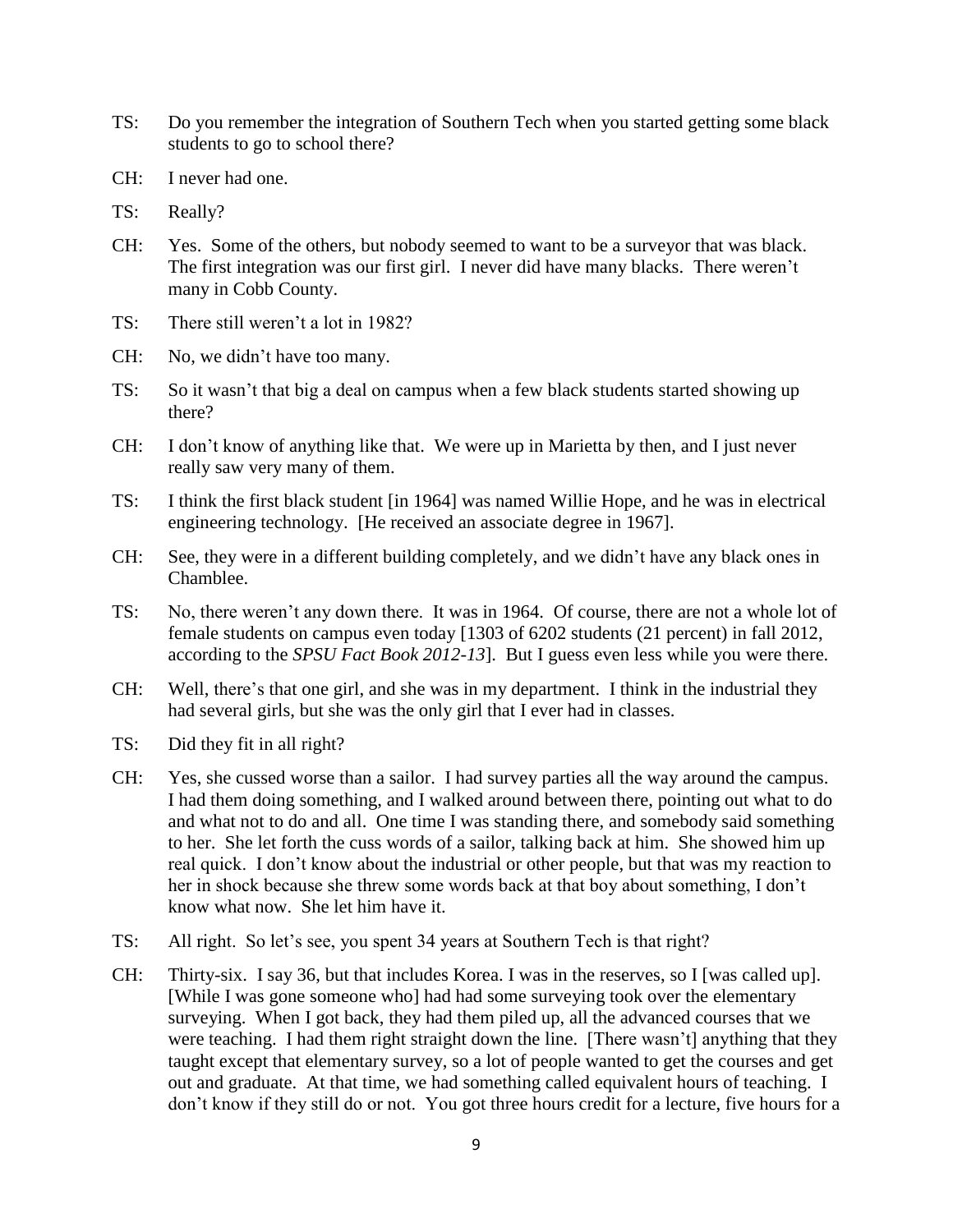lab. Well that one quarter there I had 65 quarter-hours to teach so I could catch up with those guys.

- TS: Oh my goodness.
- CH: I was a little busy.
- TS: So you were on active duty for a year and a half, is that right?
- CH: Yes.
- TS: Wow.
- CH: I thought they were sending me to Japan. I had a car. We were married by then. I got it to San Francisco and had it [ready] to send it overseas. I got overseas, and what it was, I was there for two weeks. My car was en route there. I had a buddy that was in Japan there. I had him pick my car up for me, and we sold it. In those days an American car would be worth a few dollars there, but they had to pay me in yen. What I did was that anybody in the outfit that would go on R&R, rest and relaxation they called it, would come to me, and they'd give me some American money, and I'd give them the equivalent in yen, so I got my money back eventually that way, but it took a while.
- TS: So how long were you in Japan?
- CH: About another two weeks. Then I went to Korea. I was in Korea when they called it the surge. We were pushed back, you might say. In the military they had put me through a meteorology school, so I was a weather forecaster. We had the equipment and all. These guys that came through going back south, I said, "Stay here." They said, "Hell no, they're about forty miles behind me right now. I'm going south."
- TS: Right, this is when the Chinese came into the war, right?
- CH: I don't know who was there; it was just [the Koreans] as far as I know.
- TS: So at any rate the American troops were retreating?
- CH: Right. They got down to Pusan [following the North Korean invasion of South Korea in June and July of 1950] and started back north again. Pusan is the south end of Korea.
- TS: Yes, this is where MacArthur has his amphibious landing, I guess.
- CH: No, it was up north at [Inchon].
- TS: Oh, that's right.
- CH: He said, "I have returned," or what have you. Well, I had been there all along because the weather people had to send out weather reports.
- TS: Yes. So you got plenty of military experience in the Korean War then?
- CH: I was there. I had World War II also.
- TS: Oh, you were in World War II?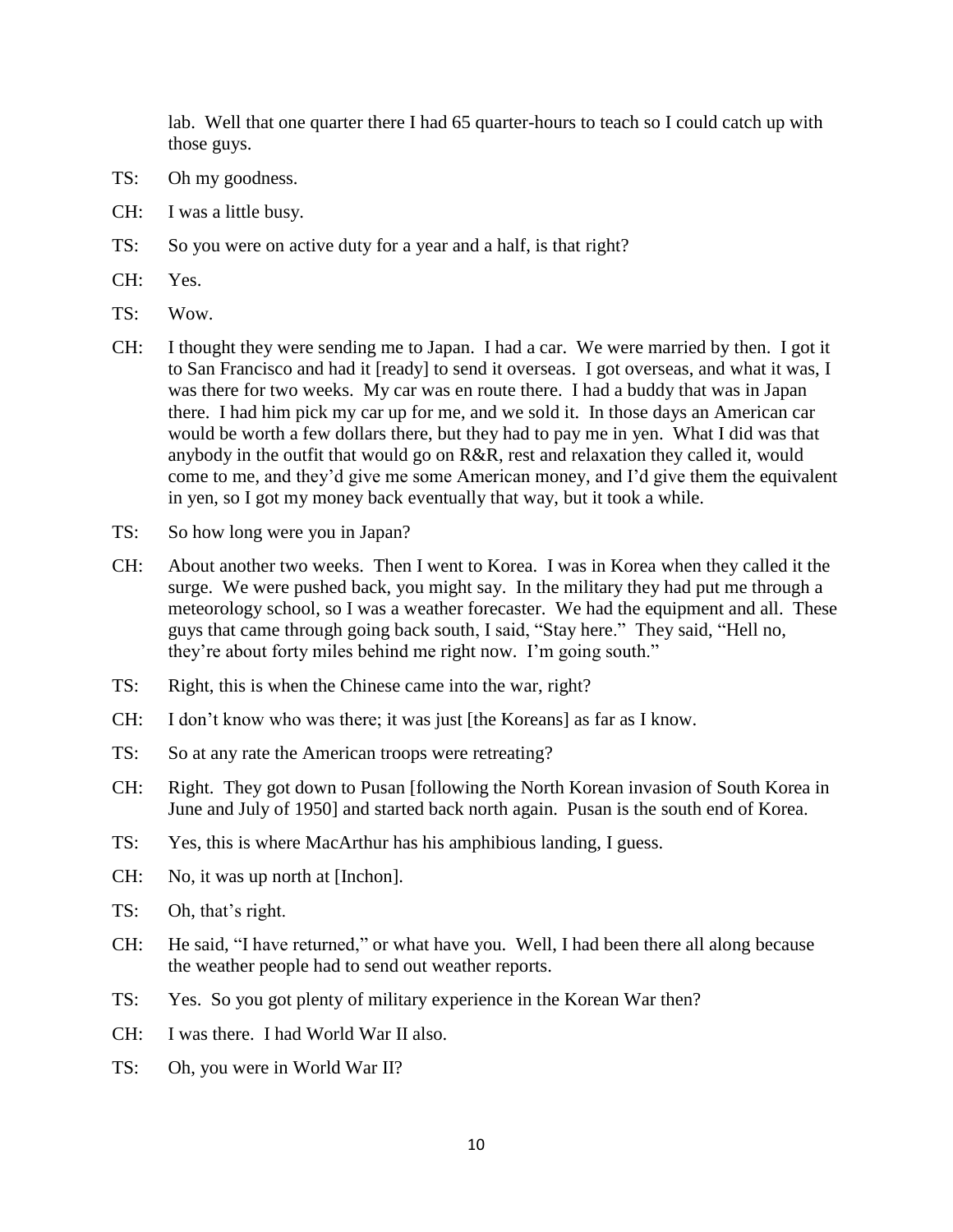- CH: Yes. I was there for three and a half years. [After World War II], I stayed in the reserves. I didn't make enough money teaching, and so I got paid for that, and that was extra money to get by on.
- TS: Where were you stationed during World War II?
- CH: All over. I was in the Pacific. I went from island to island. I started out in Brisbane, Australia, went north to New Guinea and Leyte and others all up the line. As we took out [one island], we would have to move up.
- TS: Were you in the Marines at that time?
- CH: No, I was in the Air Force. For the engineer corps, I guess it was, we would take some lines out the area. They would build an airstrip there, and we moved into there, and we just kept moving north, pushing them back there.
- TS: So you were using your engineering skills?
- CH: I had ten and a half years. I was active duty in the Air Force. See, I'm 93 now. I'll be 94 next month.
- TS: Right. I'm trying to do my math real quick, so I guess by the time you got to Southern Tech, you were still in your twenties, like late twenties, maybe?
- CH: I'm trying to think backwards. About twenty-eight, I believe.
- TS: That sounds about right. So you'd had plenty of military experience by that time though.
- CH: Right, I'd had my fill of it.
- TS: I guess so.
- CH: Actually, after they recalled me for Korea, they made me a sales pitch, "We'll give you this and this and all, promote you and everything, if you'll just stay in." I said, "Hell, no." Not no, but hell no.
- TS: Right. I can understand that. Why don't we just kind of wind up by letting me ask you what are you proudest of about your experience with Southern Tech?
- CH: Well, I feel like that I made several people, quite a few in fact, a living by teaching them what they needed to know to go out and do it on the job. I'm just proud of the abilities of my boys as students. They got out and did the work. They in turn would be put in charge because of their knowledge. They had some experience out there, and they had their schooling, and they went right on up. Several of them were presidents or vice presidents in firms or owners. A lot of them went into business by themselves in the surveying business. There's a lot of guys used to be scattered all over Georgia. Every once in a while I'd go by and visit with them a little bit and see how they were doing. They were all making a good living. So I think I was able to give them a good background so they could make a good living.
- TS: That's certainly something to be proud of. What kept you at Southern Tech all those years, for 36 years for a career? Did you ever think about going somewhere else?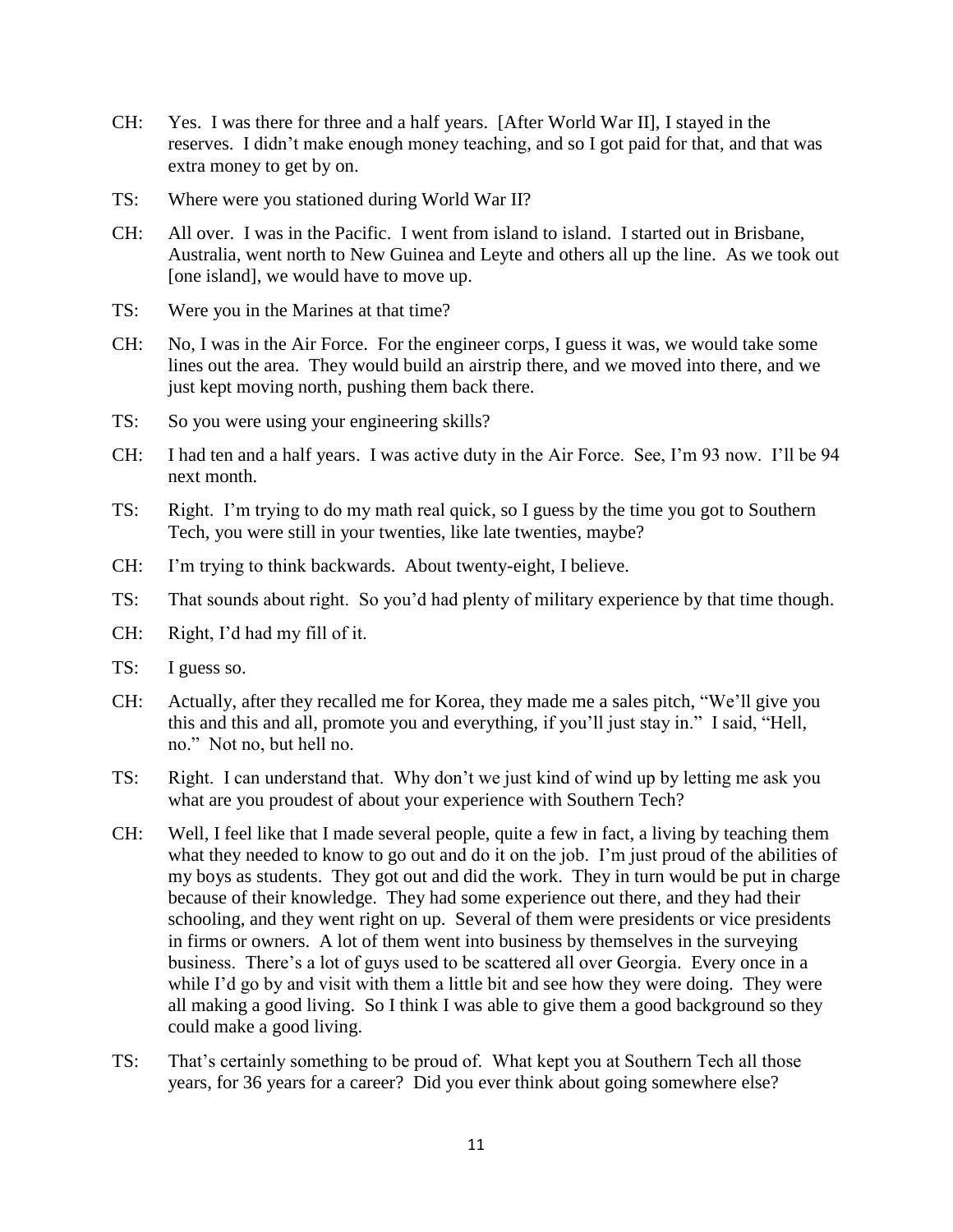- CH: Well, at one time I thought about going into business for myself, and then I decided, no, I like teaching the students. I enjoyed it. So I just stuck with it you might say through hard times and good times. Again, we didn't make much salary. A governor came in. I can't remember who it was now, but somewhere or other I just about doubled my salary when he came in. He gave us more money, and we got a lot of new equipment and everything. I didn't make a million dollars, but the reason that I kept there too is I had a sideline. I represented a survey company out of Pittsburgh who did aerial photography and mapmaking for them. In the summertime I didn't teach at all. I worked with them on the road getting jobs for people in the engineering country. See, I had all of the states of Georgia, Alabama, Mississippi, North Carolina, South Carolina, Tennessee, and Louisiana to cover. I met a lot of guys there in a part-time job. During the [academic] year I was in charge of the department, and I could arrange my classes so that I never had a class on Fridays. I left Marietta at 5:00 o'clock in the afternoon and drove to Memphis that night to see somebody in Memphis the next day, so I was all over the country driving. So I had a sideline in the aerial survey business.
- TS: What was the name of the company?
- CH: It was American Air Surveys. But they finally petered out, but there's a company now called Kucera International [headquarters Willoughby, Ohio]. That's the people who took over American Air at the time. I just quit them about four or five years ago. I was still on the road working.
- TS: Okay, so you continued to work?
- CH: Eighty years old and going and driving. There were a lot of people in the Southeast in the engineering business that I knew. I called a friend. I walked into his office, and he'd tell his secretary, "I'll see you in the morning." And he'd take me out to the golf course, and we'd play golf. I carried my clubs with me all the time when I'd travel. I'd check into a motel and find a local golf course somewhere, go pay the fees, and play golf until dark. I've been out and around still working all the time.
- TS: Well, Mr. Holladay, I've really enjoyed talking to you this morning.
- CH: Well, thank you for calling, and I just hope I helped you some in your work.
- TS: This has been very helpful.
- CH: Thank you for calling, and good luck to you.
- TS: Well, thank you very much.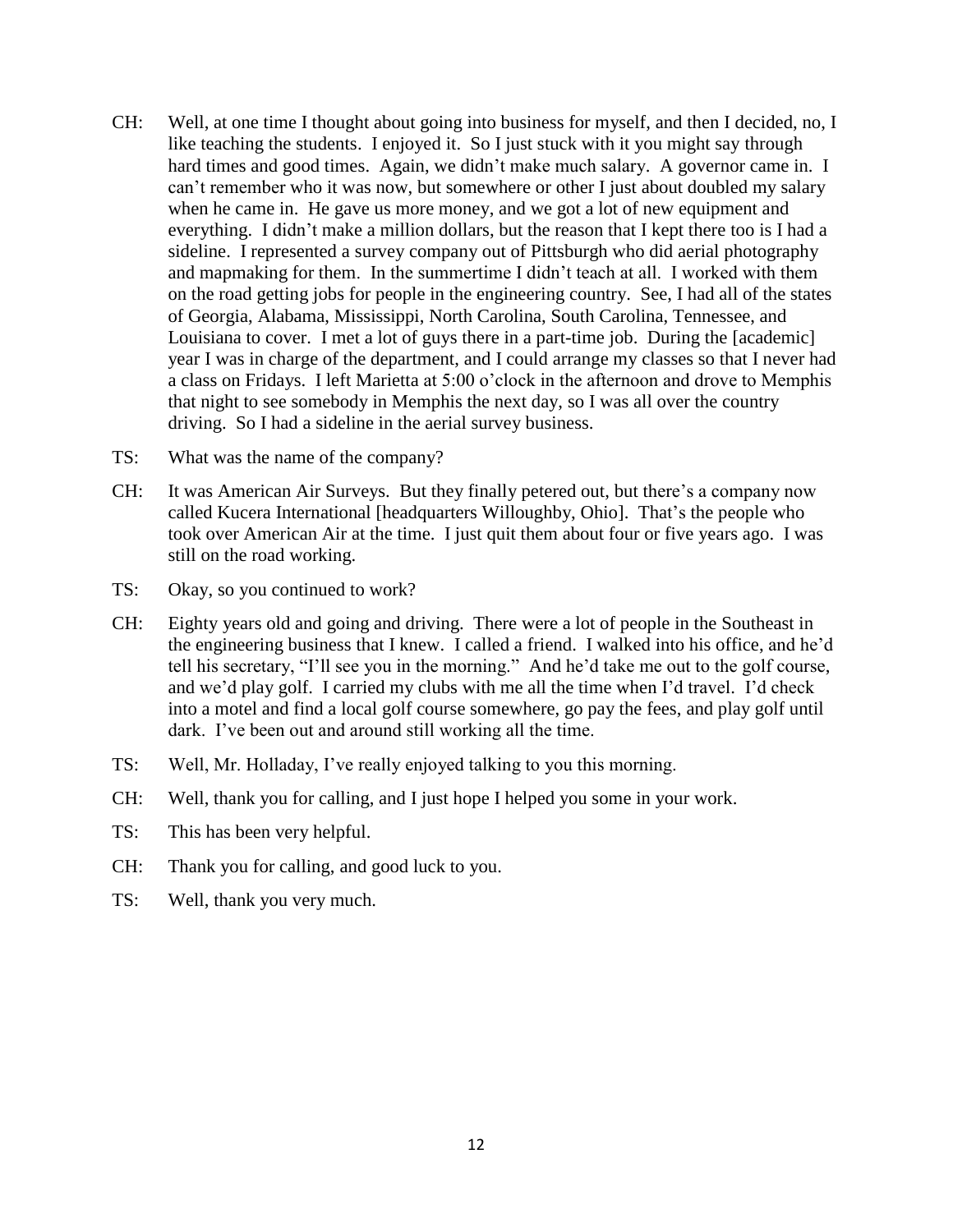#### INDEX

American Air Surveys, 12 Atlanta Naval Air Station, 3-4, 6

Bell Bomber plant, Marietta, Georgia, 7 Bryant, Loy Y., 3

Carroll, George, 3, 6-7 Cobb County, Georgia, 6 Crawford, George, 3, 6

Davis, J. M., 3-4 DeKalb Peachtree Airport, 3-4, 6

Geeslin, Floyd Z., 3 Georgia Highway Department (DOT), 7-8 Georgia Tech, 1, 3-4, 6-8

Hays, Bob, 1, 6, 8 Holladay, Charles T. Background, 1 Reasons for joining the Southern Tech faculty, 1 Course on photogrammetry, 2 Work in the aerial survey business, 2, 12 Retirement, 2 Role in recruiting high school students, 3, 6-7 Teaching surveying classes, 4-6, 9-10 Teaching on the Chamblee campus, 4-5 Teaching the heavy construction class, 5 Role in setting up a co-op program, 7-8 Relationship with students, 7, 11 Service in World War II, 7, 10-11 Role in building a four-year program, 8 Service in Korean War, 9-11 Pride in the successful careers of Southern Tech students, 11 Reasons for staying at Southern Tech, 12 Hope, Willie, 9 Hornbeck, David, 2

Johnson, Frank, 3, 5 Johnson, Lawrence V., 2-3, 6-8

Kucera International, 12

Lucas, James H., 5